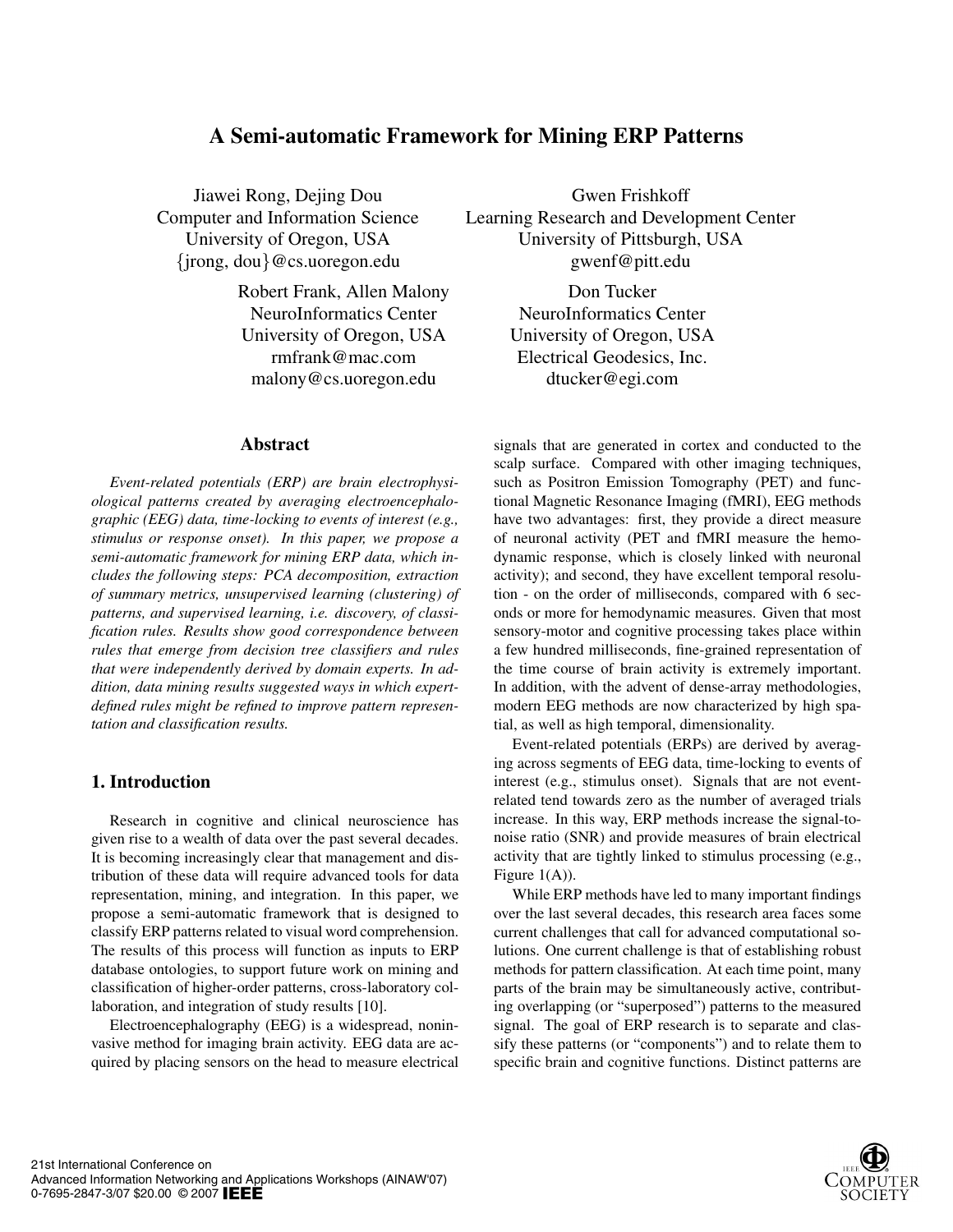characterized by their time course (e.g., early or late), polarity (positive or negative), and scalp distribution, or topography. For example, as illustrated in Figure 1, the "P100 component," which was extracted from the superposed data (A) using Principal Components Analysis, has a peak latency of approximately 100ms (B) and is positive over occipital areas of the scalp (C).



**Figure 1.** (A)128-channel EEG waveplot; positive voltage plotted up. Black, response to words; Red, response to nonwords. (B) Time course of P100 factor for same dataset, extracted using Principal Components Analysis. (C) Topography of P100 factor.

Although ERP researchers have reached some general agreement on how to define ERP components, in reality, such patterns can be difficult to identify, and definitions vary across research labs. Furthermore, methods for ERP data summary and analysis differ widely across research sites. This variability can make it hard to compare results across experiments and across laboratories, limiting the generalizability of research results in this important domain. To address these issues, we have proposed a new framework, called "Neural ElectroMagnetic Ontologies," or NEMO [10]. The NEMO project proposes to develop database ontologies to support ERP data representation and integration. These databases will be designed to allow researchers to manage large amounts of complex data and to search these data using consistent definitions. Robust ERP pattern definitions are an important part of ERP ontology development.

The rest of the paper is organized as follows. We give a brief overview of ERP research methods. We then describe some applications of our framework and report results from mining of ERP patterns, including data preprocessing with temporal PCA, clustering and cluster-based classification. We conclude by outlining future directions for ERP pattern classification and ontology development efforts.

### **2. Tools for EEG and ERP Preprocessing**

ERP data consist of time series, representing temporal fluctuations in the EEG that are time-locked to events of interest (e.g., word or picture stimuli). In dense-array EEG and ERP research, these time series are measured across multiple locations on the scalp surface.

A variety of tools are available for ERP preprocessing and pattern analysis. For example, Net Station [4] is a suite of tools, which includes data cleaning, statistical extraction and visualization techniques. EEGLAB [2] is a Matlab toolbox that provides advanced statistical methods for EEG/MEG and ERP processing, including independent component analysis (ICA) and joint time-frequency analysis (TFA). The Dien PCA Toolbox [1] includes Principal Component Analysis (PCA) tools that are optimized for ERP data decomposition.

### **3. Our framework for mining ERP patterns**

Our framework (Figure 2) includes data preprocessing using the tools described in Section 2, clustering and cluster-based classification rule mining. Data preprocessing can be further split in to two parts, i.e., temporal PCA decomposition and extraction of summary metrics. Summary metrics capture spatial, temporal, and functional dimensions of the data. The resulting statistics metrics then are used as input for the clustering process. A decision tree learner is then trained based on the clustering results to derive rules for ERP pattern classification.



**Figure 2.** Semi-automatic framework for mining ERP patterns.

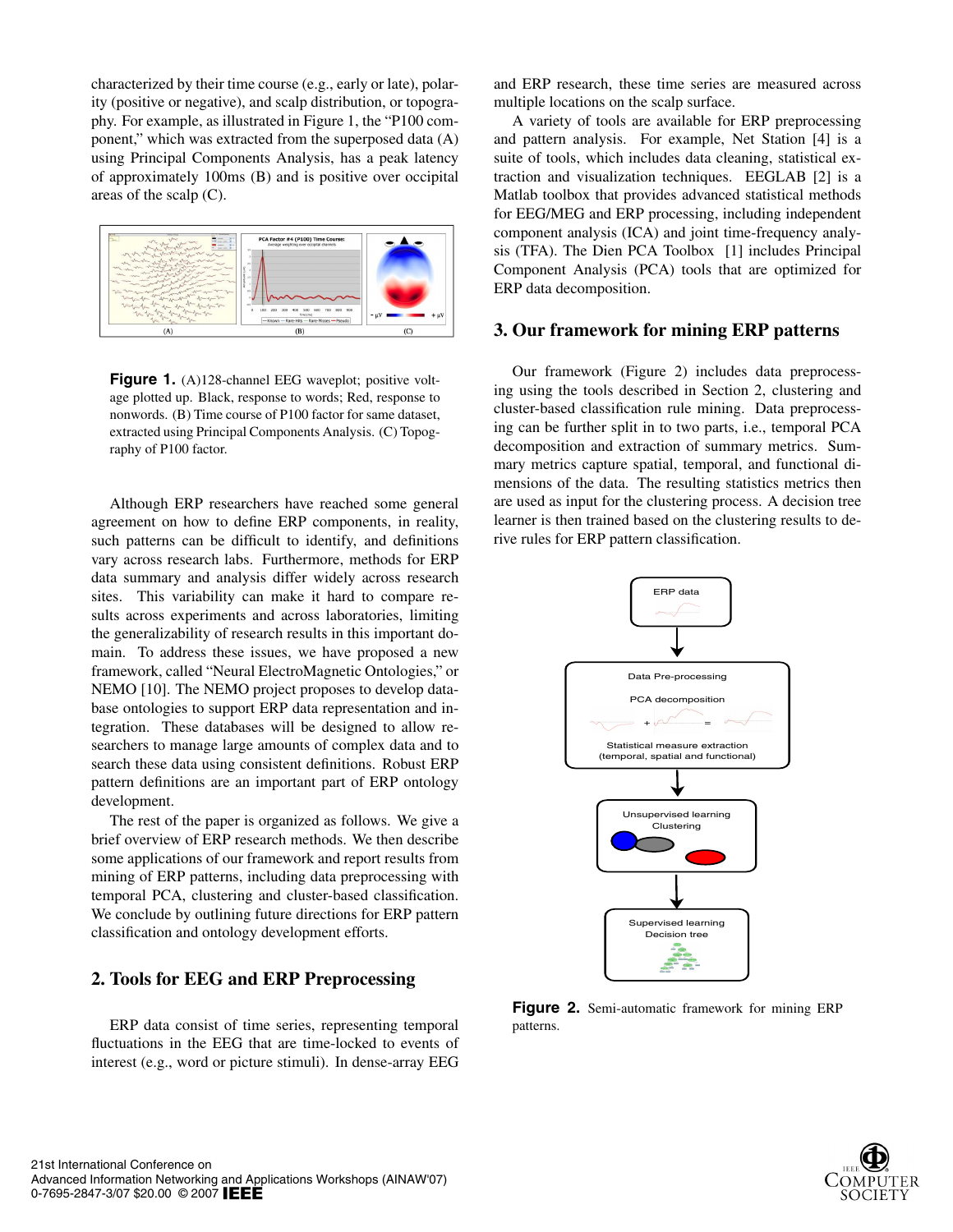# **3.1. Data preprocessing with temporal PCA decomposition**

In the present paper, we analyzed data collected in two studies of word/nonword processing. Data were acquired using a 128-channel EEG sensor net [3]. Sampling rate was 250hz. The EEG were segmented into 1,500ms epochs, beginning 500ms before stimulus onset (total number of sam $ples = 375$ ).

Together the datasets comprise 89 subjects and 6 experimental conditions (#observations = 534). A description of the experiment paradigm, behavioral measures, scalp ERPs, and cortical (source) waveforms can be found in [13]. For cross-validation of our pattern classification and labeling procedures, subjects were randomly assigned to one of two groups, resulting in 20-24 subjects per subgroup. Subgroups were matched in proportion of males to females and in mean age and handedness.

# **3.2. Temporal PCA decomposition**

ERP data represent a mixture of "signal" (functional brain patterns) and "noise" (extracerebral artifacts and brain activity that is not related to the events of interest). Data decomposition methods can help separate signal from noise and disentangle overlapping patterns. A variety of statistical decomposition methods have been applied to ERP data in the past few decades, such as Independent Component Analysis (ICA), wavelets and Principal Component Analysis (PCA). In this paper, PCA [9] is used to decompose the ERP data. PCA belongs to a family of dimension reduction procedures. It projects the data into a new space of lower dimension. In the present study, we used temporal PCA, as implemented in the Dien PCA toolbox [1]. The dataset used as input to the PCA is organized with the variables corresponding to time points. The number of variables is equal to the number of samples (N=375 in the present case). The waveforms vary across subjects (N=89), channels (N=128) and experimental conditions (N=6). PCA extracts as many factors as there are variables (total N=375). In this experiment, we retained the first 15 PCA factors, accounting for most of the variance ( $> 75\%$ ). The remaining factors are assumed to contain "noise"; this assumption is verified by visual inspection of the time course and topographic projection of each factor.

# **4. Summary metrics extraction**

For each PCA factor, we extracted summary metrics representing spatial, temporal and functional dimensions of the ERP patterns of interest (Table 1). After preprocessing, the data consist of vectors containing 25 spatial, temporal and functional attributes derived from the automated measure

| <b>Attribute</b> | <b>Description</b>                          |
|------------------|---------------------------------------------|
| IN-min           | min amplitude                               |
| IN-max           | max amplitude                               |
| IN-mean          | mean amplitude for a specified channel set  |
| <b>ROI</b>       | region of interest                          |
| SP-cor           | cross-correlation between Factor(FA)        |
|                  | topography and topography of target pattern |
| SP-max           | channel with max weighting for factor FA    |
| SP-max (ROI)     | channel grouping (ROI) to which             |
|                  | the max channel belongs                     |
| $SP-min$         | channel with min weighting for factor FA    |
| SP-min(ROI)      | channel grouping (ROI) to which             |
|                  | the min channel belongs                     |
| TI-max           | max latency(time of max amplitude)          |
| <b>EVENT</b>     | event type (stimon, respon, EKG-R, etc.)    |
| <b>STIM</b>      | stimulus                                    |
| MOD              | modality of stimulus                        |

**Table 1.** Intensity, spatial, temporal and functional metrics

generation. Thus, the data represent the individual PCA factors of each subject and condition as points in a 25 dimensional attribute space. After clustering, the data in each cluster were compared with labeling datasets that were generated with the rules defined by domain experts to determine the distribution of the pre-defined ERP patterns amongst the clusters. In this report we focus on results for four patterns that were identified by domain experts: the P100 (an occipital positivity, peaking at 100ms), N100 (an occipital negativity, peaking at 180ms), N2 (a left temporal pattern, peaking 250ms), and P300 (a parietal positivity from 300 to 700ms).

# **5. Unsupervised learning: Clustering**

Traditionally, ERP patterns are identified through visual inspection of grand-averaged ERP data. However, the precise definition of a target pattern, its operationalization, and measurement across individual subjects, can vary considerably across research groups. In our framework, we use unsupervised learning technology, i.e., Expectation Maximization (EM) clustering, to automatically separate ERP pattern, as they are distributed across "latent" (PCA) factors. The factors extracted through PCA are weighted across individual subjects and experiment conditions. Summary metrics extracted from each observation (subject, condition) are then input to EM clustering. Observations that belong to the same pattern are expected to map to the same cluster using this method. The larger aim is to develop an automatic pattern classification method, which can support robust ERP pattern definitions.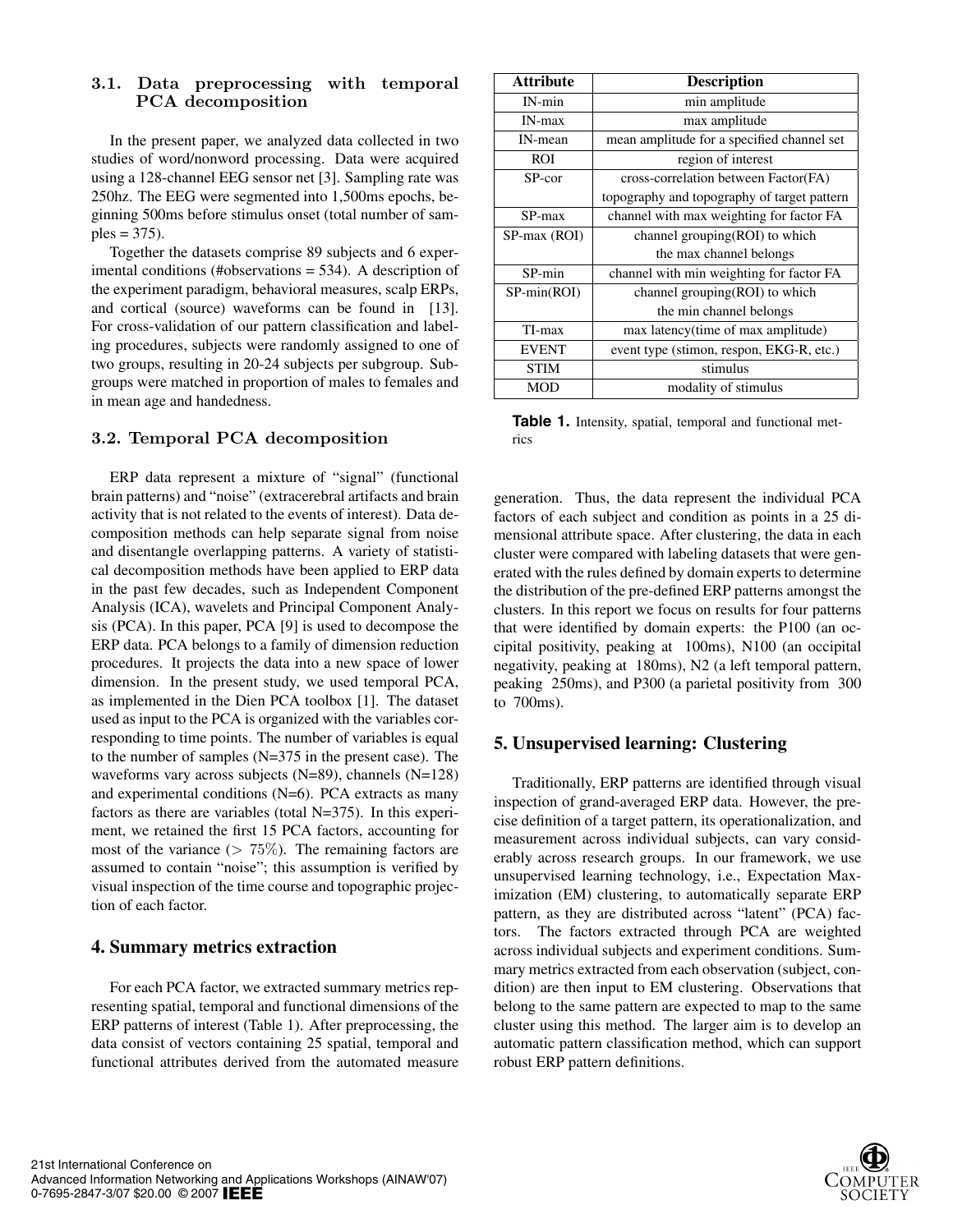| <b>Cluster/Pattern</b> | 0   |                   |    |
|------------------------|-----|-------------------|----|
| <b>P100</b>            | ∩   | $\mathbf{\Omega}$ | 99 |
| N100                   | 46  | 47                | ∩  |
| lateN1/N2              | Æ., | 235               | ∩  |

**Table 2.** EM clustering results for LP1group1 pattern factors

### **5.1. Expectation-Maximization clustering**

The EM algorithm [8] is used to approximate distributions using mixture models. It is an iterative procedure that circles around the expectation and maximization steps. In the E-step for clustering, the algorithm calculates the posterior probability,  $h_{ij}$ , that a sample  $j$  belongs to a cluster  $C_i$ :

$$
h_{ij} = P(C_i|D_j) = \frac{p(D_j|\theta_i)\pi_i}{\sum_{m=1}^{C} p(D_j|\theta_m)\pi_m}
$$
 (1)

where  $\pi_i$  is the weight for the *ith* mixture component, D is the attribute, and  $\theta_i$  is the set of parameters for each density functions. In the M-step, the EM algorithm searches for optimal parameters that maximize the sum of weighted loglikelihood probabilities. EM automatically selects the number of clusters by maximizing the logarithm of the likelihood of future data. A detailed implementation of EM clustering can be found at [14]. In the present study, we used the EM clustering algorithm implemented in WEKA [7].

#### **5.2. Clustering results**

For each of the four experimental datasets, we applied EM clustering to the summary metrics described previously (Table 1). The number of clusters was set equal to the number of patterns that were identified by domain experts. Observations were then assigned to clusters using this semiautomatic approach. Table 3 shows the clustering results for one of the four datasets. The resulting assignment of observations to clusters corresponded closely with the classification results based on expert judgments. On the other hand, there was not a strict one-to-one mapping between clusters and target patterns. Rather, the results showed some pattern "splitting," where observations belonging to a target pattern were assigned to more than one cluster. The proper diagnosis and interpretation of such results will require careful system evaluation to determine the source of this "misallocation of variance" [12]. Figure 3 visualizes the instance distribution through 3 clusters on one attribute - IN-mean (ROI).

| <b>Cluster/Pattern</b> | 0   |    | 2   |     |
|------------------------|-----|----|-----|-----|
| <b>P100</b>            |     | 76 |     |     |
| N100                   | 117 |    | 0   | 54  |
| lateN1/N2              | 13  | 14 | 0   | 104 |
| <b>P300</b>            |     | 61 | 110 | 12  |

**Table 3.** EM clustering results for LP1group2 pattern factors



**Figure 3.** Visualization of LP1 group1 clustering result: x-axis is the instance number; y-axis is the value of INmean. Instances in cluster 0, 1, 2 are colored as green, red and blue respectively.

#### **5.3. Cluster-based classification**

EM clustering automatically partitions observations into clusters, as described in the previous section. A related goal is to develop rules that accurately assign observations to clusters. Therefore, after EM clustering, we use classification methods to build decision tree learners. Observations in each cluster can be labeled with cluster names without considering the experts' labels. Once the clustering process becomes more robust, this will obviate the need for manual labeling of patterns, providing a considerable savings in time and a sizable gain in information processing for ERP analysts.

#### **5.4. Decision tree classifier**

We use a traditional classification technique - the decision tree learner, in the present analysis. Decision trees [14] are flowchart-like trees with each internal node representing an attribute and each leaf node representing a class label. We used J48 in WEKA, which is an implementation of C4.5 algorithm [15], to classify the data. The input to the decision tree learner consists of the observation metrics described in Table 1; These metrics are represented as a vector of dimension 25. Cluster labels are used as classification labels. Figure 4 shows the decision tree learner, which was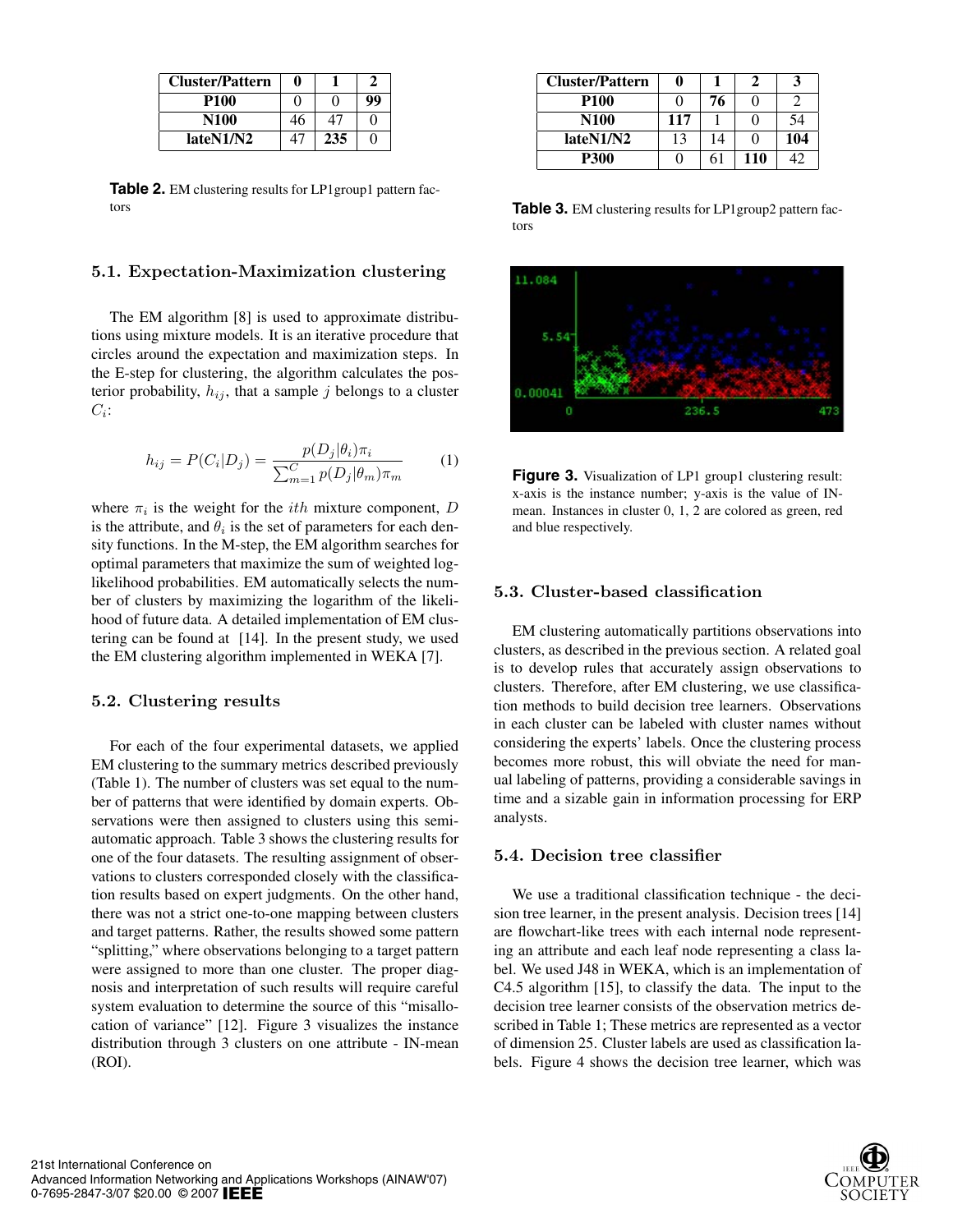trained on the Experiment 1, Sample 2 data. It achieves a precision of 97.44% on the training data.



**Figure 4.** Decision tree classifier.

### **5.5. Information gain**

From the decision tree shown in Figure 4, we can see that although 25 attributes are input to the learning process, only 6 attributes are used in the final decision tree classifier. This is because there is an attribute selection measure that is used in building the decision tree, which selects the attribute that is most efficient in differentiating classes of data at each level of the tree. The metrics that is used to evaluate this differentiability is called *information gain*. Table 4 shows the information gain of each attribute. In the rules provided by domain experts, the temporal criterion TI-max and the spatial criterion IN-mean (ROI) are used. Information gains for the complete list of attributes suggest that additional spatial metrics, such as SPr (correlation of factor topography with an a priori defined spatial template for a particular pattern) and mean amplitude over left parietal and right occipital sites (IN-mean (LPAR) and IN-mean(ROCC), provide added gains in classification accuracy.

#### **5.6. Rule comparison**

One advantage of using decision trees is that we can generate rules automatically and use these results to extend and refine the rules generated by domain experts. For example, Table 5 compares the auto-generated (decision tree) rules and expert-generated rules for the N100 and N2 patterns. Two differences that are observed between the two rule types are consequences of the two analysis strategies

| <b>Attribute</b> | <b>Average-Merit</b> | <b>Average Ranking</b> |
|------------------|----------------------|------------------------|
| TI-max           | 0.836                |                        |
| $IN-mean (ROI)$  | 0.238                | 22                     |
| IN-mean (ROCC)   | 0.224                | 3.3                    |
| SP-cor           | 0.215                | 3.6                    |
| $\cdots$         | $\cdots$             | $\cdots$               |

|  |  | Table 4. Information gains of summary metrics |  |  |  |
|--|--|-----------------------------------------------|--|--|--|
|--|--|-----------------------------------------------|--|--|--|

| <b>Expert-defined rule</b>           | Decision tree rule                                 |
|--------------------------------------|----------------------------------------------------|
| $\forall n$ , $FAn = N100$ if f      | $\forall n, \; FAn \in cluster0 \; iff$            |
| $150ms < TI - max \leq 220ms$        | $TI - max > 128ms$                                 |
| $\land IN - mean(ROI) < -0.4$        | $\wedge$ [ <i>IN</i> – mean( <i>ROI</i> )] > 2.896 |
| $\land$ EV ENT = stimon              | $\wedge SP - cor > 0.549$                          |
| $\land MODALITY = visual$            | $\land IN - max > 3.514$                           |
| $\forall n$ , $FAn = lateN1/N2$ if f | $\forall n, \; FAn \in cluster1 \; iff$            |
| $220ms < TI - max \leq 300ms$        | $TI - max > 128ms$                                 |
| $\land IN - mean(ROI) < -0.4$        | $\wedge$ [ <i>IN</i> – mean( <i>ROI</i> )] > 2.896 |
| $\wedge$ EVENT = stimon              | $\wedge SP - cor \langle = 0.549$                  |
| $\land MODALITY = visual$            |                                                    |

**Table 5.** Expert-defined rules vs. Decision tree generated rules

that have minimal consequences for high-level rule definition. First, the "modality" criterion that is included in the expert-generated rules for the N100 and N2 patterns has a constant value (=visual). Therefore, it is not used in the clustering process. Second, the temporal metrics are only marginally informative in the clustering, given that the temporal PCA reduced the dimensionality from >1,000 to 15 time points.

On the other hand, the inclusion of additional spatial metrics in the auto-generated rules – beyond just INmean(ROI) – is extremely interesting. In particular, EM clustering results suggested that the SPr spatial metric was important in defining both the N100 (cluster 0) pattern and lateN1/N2 (cluster 1) patterns. Recall from Table 1 that metric is defined as the correlation between an a priori defined spatial "template" (topography) for a target pattern and the spatial projector (topography) for a particular factor. The auto-generated rule for the N100 (cluster 1) requires that the correlation be greater than 0.55. This suggests that the use of a spatial template can be useful for ERP pattern detection, consistent with some prior results [12].

#### **6. Future work**

We have outlined a new framework for semi-automated classification of ERP patterns and rule generation. As de-